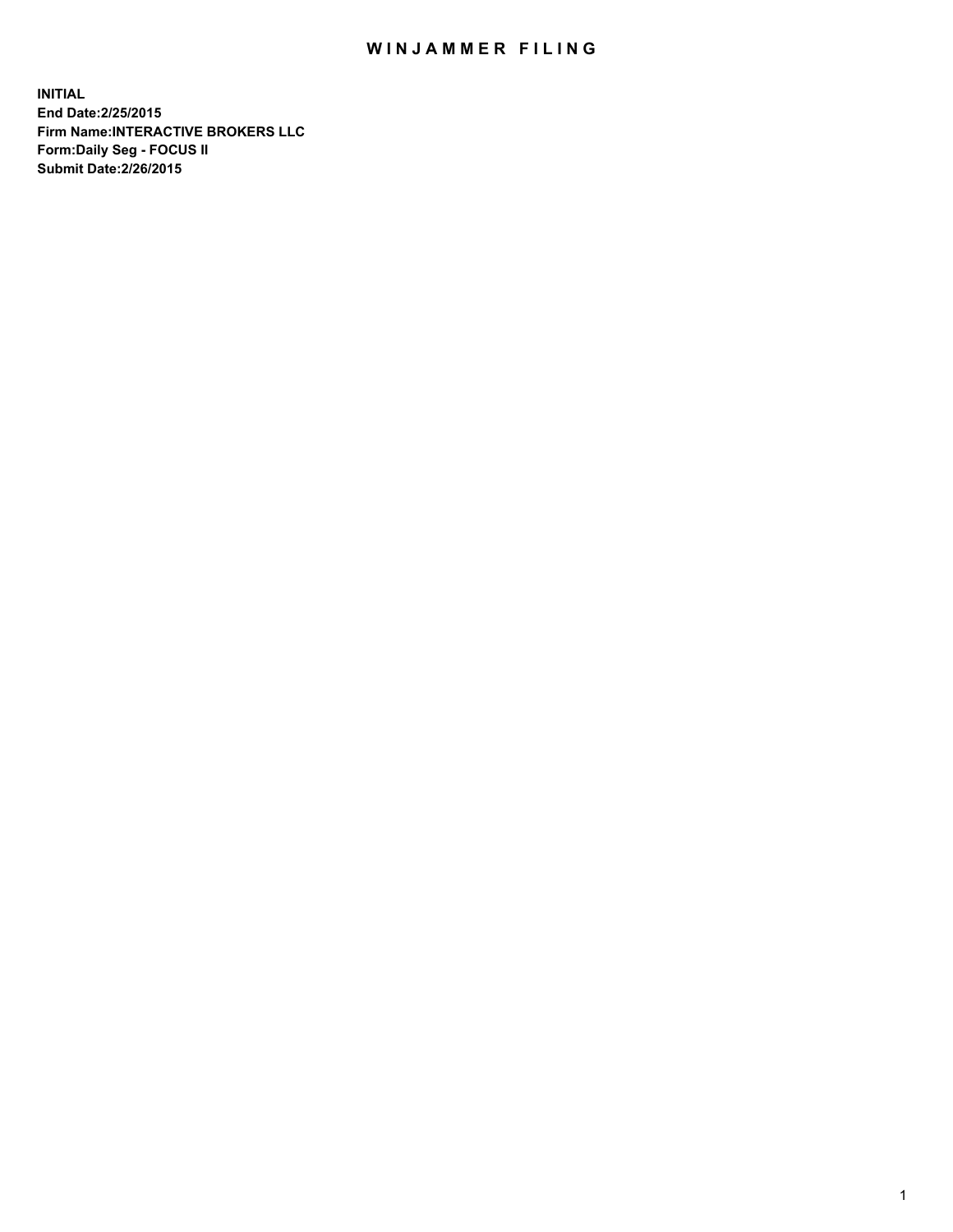## **INITIAL End Date:2/25/2015 Firm Name:INTERACTIVE BROKERS LLC Form:Daily Seg - FOCUS II Submit Date:2/26/2015 Daily Segregation - Cover Page**

| Name of Company<br><b>Contact Name</b><br><b>Contact Phone Number</b>             | <b>INTERACTIVE BROKERS LLC</b><br><b>Michael Ellman</b><br>203-422-8926 |
|-----------------------------------------------------------------------------------|-------------------------------------------------------------------------|
| <b>Contact Email Address</b>                                                      | mellman@interactivebrokers.co<br>$m$                                    |
| FCM's Customer Segregated Funds Residual Interest Target (choose one):            |                                                                         |
| a. Minimum dollar amount: ; or                                                    | $\overline{\mathbf{0}}$                                                 |
| b. Minimum percentage of customer segregated funds required:% ; or                | 0                                                                       |
| c. Dollar amount range between: and; or                                           | 155,000,000 245,000,000                                                 |
| d. Percentage range of customer segregated funds required between:% and%.         | 0 <sub>0</sub>                                                          |
| FCM's Customer Secured Amount Funds Residual Interest Target (choose one):        |                                                                         |
| a. Minimum dollar amount: ; or                                                    | $\overline{\mathbf{0}}$                                                 |
| b. Minimum percentage of customer secured funds required:% ; or                   | 0                                                                       |
| c. Dollar amount range between: and; or                                           | 80,000,000 120,000,000                                                  |
| d. Percentage range of customer secured funds required between:% and%.            | 0 <sub>0</sub>                                                          |
| FCM's Cleared Swaps Customer Collateral Residual Interest Target (choose one):    |                                                                         |
| a. Minimum dollar amount: ; or                                                    | $\overline{\mathbf{0}}$                                                 |
| b. Minimum percentage of cleared swaps customer collateral required:% ; or        | $\overline{\mathbf{0}}$                                                 |
| c. Dollar amount range between: and; or                                           | 0 <sub>0</sub>                                                          |
| d. Percentage range of cleared swaps customer collateral required between:% and%. | 0 <sub>0</sub>                                                          |
| Current ANC:on                                                                    | 2,316,906,686 25-FEB-2015                                               |
| <b>Broker Dealer Minimum</b>                                                      | 277,031,309                                                             |
| Debit/Deficit - CustomersCurrent AmountGross Amount                               |                                                                         |
| Domestic Debit/Deficit                                                            | 2,958,186                                                               |
| Foreign Debit/Deficit                                                             | 5,750,0760                                                              |
| Debit/Deficit - Non CustomersCurrent AmountGross Amount                           |                                                                         |
| Domestic Debit/Deficit                                                            | 0 <sub>0</sub>                                                          |
| Foreign Debit/Deficit                                                             | 0 <sub>0</sub>                                                          |
| Proprietary Profit/Loss                                                           |                                                                         |
| Domestic Profit/Loss                                                              | $\overline{\mathbf{0}}$                                                 |
| Foreign Profit/Loss                                                               | $\underline{\mathbf{0}}$                                                |
| Proprietary Open Trade Equity                                                     |                                                                         |
| Domestic OTE                                                                      | 49,386,707                                                              |
| Foreign OTE                                                                       | <u>0</u>                                                                |
| <b>SPAN</b>                                                                       |                                                                         |
| <b>Customer SPAN Calculation</b>                                                  | 1,202,162,673                                                           |
| Non-Customer SPAN Calcualation                                                    | 20,196,549                                                              |
| Proprietary Capital Charges                                                       | 9,784,600                                                               |
| Minimum Dollar Amount Requirement                                                 | 20,000,000 [7465]                                                       |
| Other NFA Dollar Amount Requirement                                               | 21,979,811 [7475]                                                       |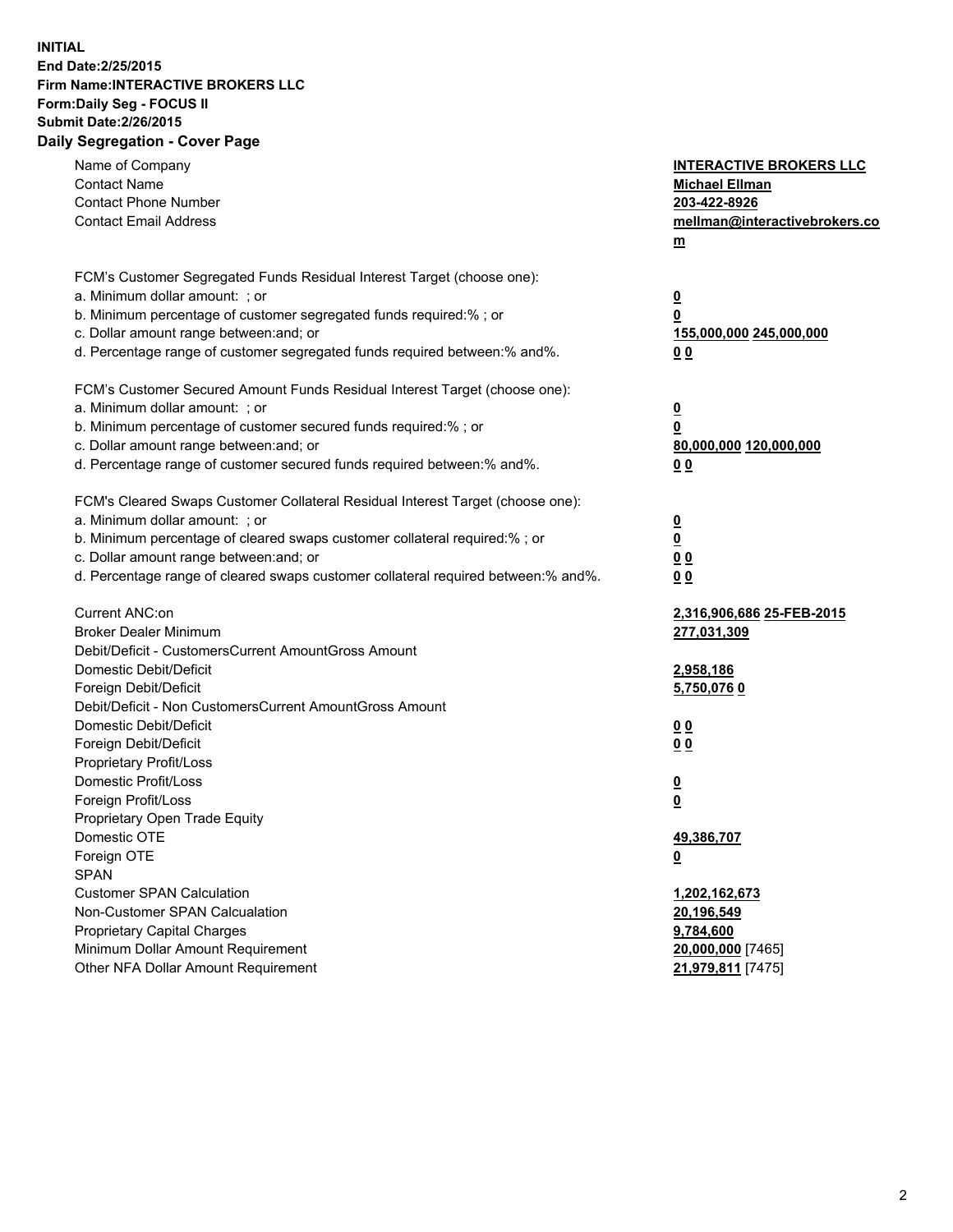## **INITIAL End Date:2/25/2015 Firm Name:INTERACTIVE BROKERS LLC Form:Daily Seg - FOCUS II Submit Date:2/26/2015 Daily Segregation - Secured Amounts**

|                | Daily Jegregation - Jeculed Aniounts                                                        |                                   |
|----------------|---------------------------------------------------------------------------------------------|-----------------------------------|
|                | Foreign Futures and Foreign Options Secured Amounts                                         |                                   |
|                | Amount required to be set aside pursuant to law, rule or regulation of a foreign            | $0$ [7305]                        |
|                | government or a rule of a self-regulatory organization authorized thereunder                |                                   |
| 1.             | Net ledger balance - Foreign Futures and Foreign Option Trading - All Customers             |                                   |
|                | A. Cash                                                                                     | 390,671,423 [7315]                |
|                | B. Securities (at market)                                                                   | 0 [7317]                          |
| 2.             | Net unrealized profit (loss) in open futures contracts traded on a foreign board of trade   | 20,463,511 [7325]                 |
| 3.             | Exchange traded options                                                                     |                                   |
|                | a. Market value of open option contracts purchased on a foreign board of trade              | 46,611 [7335]                     |
|                | b. Market value of open contracts granted (sold) on a foreign board of trade                | $-34,323$ [7337]                  |
| 4.             | Net equity (deficit) (add lines 1.2. and 3.)                                                | 411, 147, 222 [7345]              |
| 5.             | Account liquidating to a deficit and account with a debit balances - gross amount           | 5,750,076 [7351]                  |
|                | Less: amount offset by customer owned securities                                            | 0 [7352] 5,750,076 [7354]         |
| 6.             | Amount required to be set aside as the secured amount - Net Liquidating Equity              | 416,897,298 [7355]                |
|                | Method (add lines 4 and 5)                                                                  |                                   |
| 7.             | Greater of amount required to be set aside pursuant to foreign jurisdiction (above) or line | 416,897,298 [7360]                |
|                | 6.                                                                                          |                                   |
|                | FUNDS DEPOSITED IN SEPARATE REGULATION 30.7 ACCOUNTS                                        |                                   |
| $\mathbf{1}$ . | Cash in banks                                                                               |                                   |
|                | A. Banks located in the United States                                                       | 401,513,657 [7500]                |
|                | B. Other banks qualified under Regulation 30.7                                              | 0 [7520] 401,513,657 [7530]       |
| 2.             | Securities                                                                                  |                                   |
|                | A. In safekeeping with banks located in the United States                                   | $0$ [7540]                        |
|                | B. In safekeeping with other banks qualified under Regulation 30.7                          | 0 [7560] 0 [7570]                 |
| 3.             | Equities with registered futures commission merchants                                       |                                   |
|                | A. Cash                                                                                     | $0$ [7580]                        |
|                | <b>B.</b> Securities                                                                        | $0$ [7590]                        |
|                | C. Unrealized gain (loss) on open futures contracts                                         | $0$ [7600]                        |
|                | D. Value of long option contracts                                                           | $0$ [7610]                        |
|                | E. Value of short option contracts                                                          | 0 [7615] 0 [7620]                 |
| 4.             | Amounts held by clearing organizations of foreign boards of trade                           |                                   |
|                | A. Cash                                                                                     | $0$ [7640]                        |
|                | <b>B.</b> Securities                                                                        | $0$ [7650]                        |
|                | C. Amount due to (from) clearing organization - daily variation                             | $0$ [7660]                        |
|                | D. Value of long option contracts                                                           | $0$ [7670]                        |
|                | E. Value of short option contracts                                                          | 0 [7675] 0 [7680]                 |
| 5.             | Amounts held by members of foreign boards of trade                                          |                                   |
|                | A. Cash                                                                                     | 105,963,753 [7700]                |
|                | <b>B.</b> Securities                                                                        | $0$ [7710]                        |
|                | C. Unrealized gain (loss) on open futures contracts                                         | 4,139,035 [7720]                  |
|                | D. Value of long option contracts                                                           | 46,610 [7730]                     |
|                | E. Value of short option contracts                                                          | -34,322 [7735] 110,115,076 [7740] |
| 6.             | Amounts with other depositories designated by a foreign board of trade                      | 0 [7760]                          |
| 7.             | Segregated funds on hand                                                                    | $0$ [7765]                        |
| 8.             | Total funds in separate section 30.7 accounts                                               | 511,628,733 [7770]                |
| 9.             | Excess (deficiency) Set Aside for Secured Amount (subtract line 7 Secured Statement         | 94,731,435 [7380]                 |
|                | Page 1 from Line 8)                                                                         |                                   |
| 10.            | Management Target Amount for Excess funds in separate section 30.7 accounts                 | 80,000,000 [7780]                 |
| 11.            | Excess (deficiency) funds in separate 30.7 accounts over (under) Management Target          | 14,731,435 [7785]                 |
|                |                                                                                             |                                   |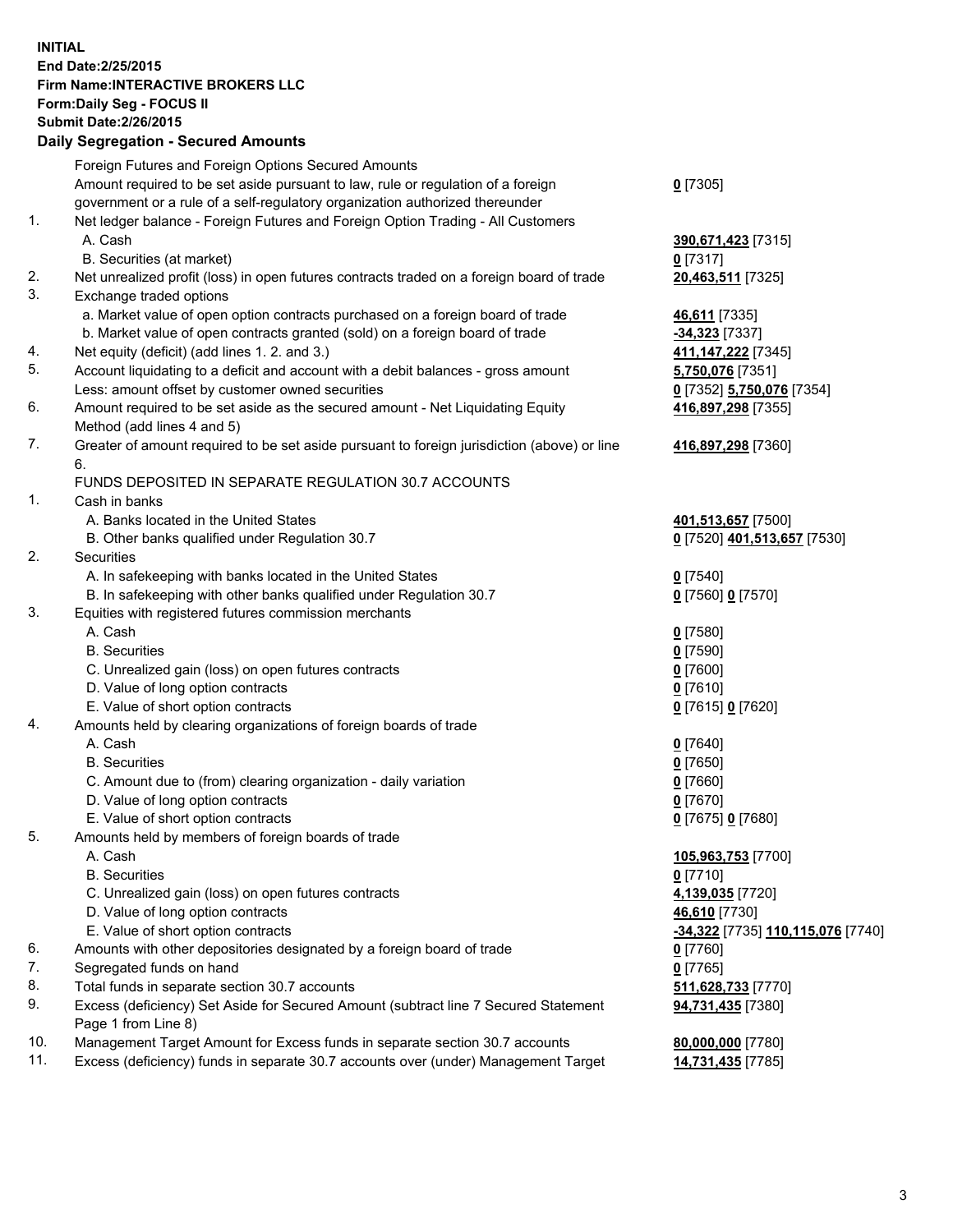**INITIAL End Date:2/25/2015 Firm Name:INTERACTIVE BROKERS LLC Form:Daily Seg - FOCUS II Submit Date:2/26/2015 Daily Segregation - Segregation Statement** SEGREGATION REQUIREMENTS(Section 4d(2) of the CEAct) 1. Net ledger balance A. Cash **2,566,892,164** [7010] B. Securities (at market) **0** [7020] 2. Net unrealized profit (loss) in open futures contracts traded on a contract market **-55,392,610** [7030] 3. Exchange traded options A. Add market value of open option contracts purchased on a contract market **85,838,213** [7032] B. Deduct market value of open option contracts granted (sold) on a contract market **-157,542,187** [7033] 4. Net equity (deficit) (add lines 1, 2 and 3) **2,439,795,580** [7040] 5. Accounts liquidating to a deficit and accounts with debit balances - gross amount **2,958,186** [7045] Less: amount offset by customer securities **0** [7047] **2,958,186** [7050] 6. Amount required to be segregated (add lines 4 and 5) **2,442,753,766** [7060] FUNDS IN SEGREGATED ACCOUNTS 7. Deposited in segregated funds bank accounts A. Cash **374,630,288** [7070] B. Securities representing investments of customers' funds (at market) **1,313,591,061** [7080] C. Securities held for particular customers or option customers in lieu of cash (at market) **0** [7090] 8. Margins on deposit with derivatives clearing organizations of contract markets A. Cash **21,903,746** [7100] B. Securities representing investments of customers' funds (at market) **104,334,669** [7110] C. Securities held for particular customers or option customers in lieu of cash (at market) **0** [7120] 9. Net settlement from (to) derivatives clearing organizations of contract markets **-482,908** [7130] 10. Exchange traded options A. Value of open long option contracts **1,556,009** [7132] B. Value of open short option contracts **-13,442,809** [7133] 11. Net equities with other FCMs A. Net liquidating equity **-53,465,564** [7140] B. Securities representing investments of customers' funds (at market) **903,322,545** [7160] C. Securities held for particular customers or option customers in lieu of cash (at market) **0** [7170] 12. Segregated funds on hand **0** [7150] 13. Total amount in segregation (add lines 7 through 12) **2,651,947,037** [7180] 14. Excess (deficiency) funds in segregation (subtract line 6 from line 13) **209,193,271** [7190] 15. Management Target Amount for Excess funds in segregation **155,000,000** [7194]

16. Excess (deficiency) funds in segregation over (under) Management Target Amount Excess

**54,193,271** [7198]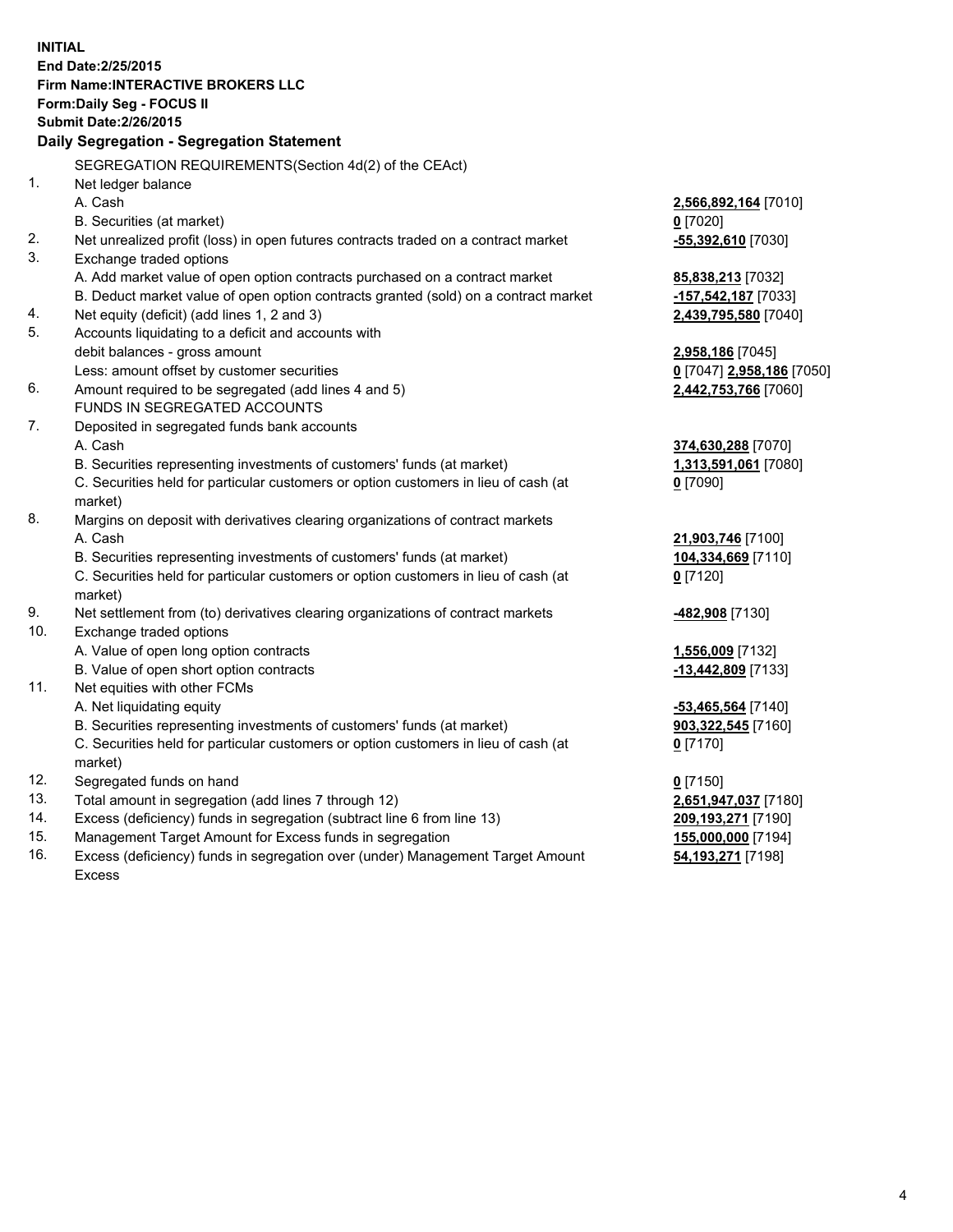## **INITIAL End Date:2/25/2015 Firm Name:INTERACTIVE BROKERS LLC Form:Daily Seg - FOCUS II Submit Date:2/26/2015 Daily Segregation - Supplemental**

| $\blacksquare$           | Total gross margin deficiencies - Segregated Funds Origin                                                                        | 105,978 [9100] |
|--------------------------|----------------------------------------------------------------------------------------------------------------------------------|----------------|
| $\blacksquare$           | Total gross margin deficiencies - Secured Funds Origin                                                                           | 12,600 [9101]  |
| $\blacksquare$           | Total gross margin deficiencies - Cleared Swaps Customer Collateral Funds Origin                                                 | $0$ [9102]     |
| $\blacksquare$           | Total gross margin deficiencies - Noncustomer and Proprietary Accounts Origin                                                    | $0$ [9103]     |
| $\blacksquare$           | Total number of accounts contributing to total gross margin deficiencies - Segregated<br>Funds Origin                            | $6$ [9104]     |
| $\blacksquare$           | Total number of accounts contributing to total gross margin deficiencies - Secured<br><b>Funds Origin</b>                        | 4 [9105]       |
| $\overline{\phantom{a}}$ | Total number of accounts contributing to the total gross margin deficiencies - Cleared<br>Swaps Customer Collateral Funds Origin | $0$ [9106]     |
| -                        | Total number of accounts contributing to the total gross margin deficiencies -<br>Noncustomer and Proprietary Accounts Origin    | $0$ [9107]     |
| $\blacksquare$           | Upload a copy of the firm's daily margin report the FCM uses to issue margin calls<br>which corresponds with the reporting date. |                |

02 25 2015 Commodity Margin Deficiency Report.xls